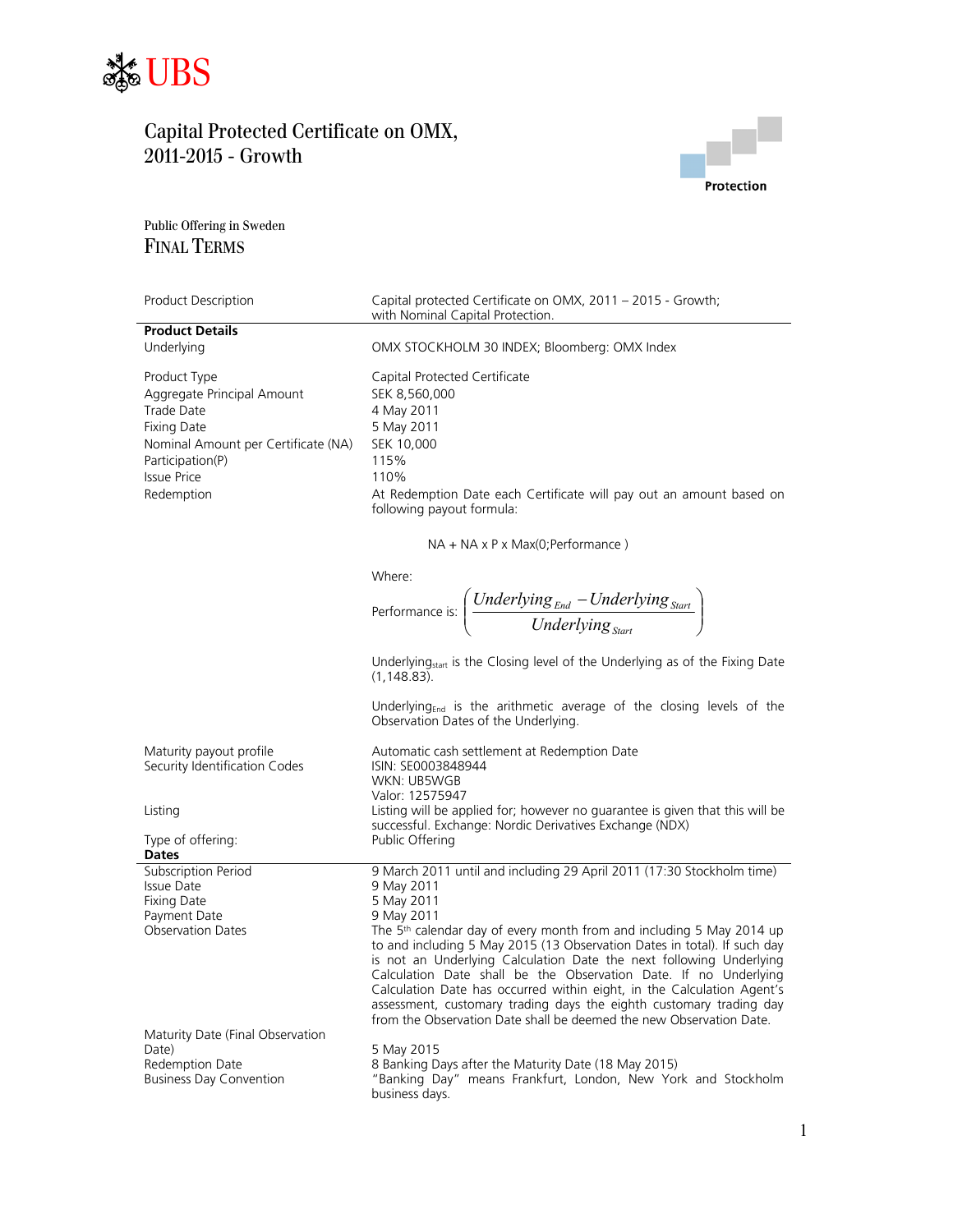



Public Offering in Sweden FINAL TERMS

| <b>General Information</b> |                                                                                                                                        |
|----------------------------|----------------------------------------------------------------------------------------------------------------------------------------|
| <b>Issuer</b>              | UBS AG, Jersey Branch                                                                                                                  |
| Rating                     | Aa3 / A+ / A+                                                                                                                          |
| Lead Manager               | UBS Limited, London                                                                                                                    |
| Trading                    | UBS will, under normal market conditions and on a best effort basis,<br>provide a secondary market with a bid/offer spread of 1%-point |
| Sales Restrictions         | U.S.A; U.S Persons / U.K.                                                                                                              |
| Clearing                   | Euroclear Sweden AB                                                                                                                    |
| Governing Law              | German Law                                                                                                                             |
| Contact person UBS         | Mårten Grebäck 0046 8 453 73 95                                                                                                        |
|                            | Carl Fredrik Pollack 0046 8 453 73 18                                                                                                  |
|                            |                                                                                                                                        |

#### **Index Disclaimer**

Nasdaq®, OMX®, OMXS30™ and OMXS30 Index™, are registered trademarks and trade names of The NASDAQ OMX Group, Inc. (which with its affiliates is referred to as the "Corporations") and are licensed for use by UBS AG. The Product(s) have not been passed on by the Corporations as to their legality or suitability. The Product(s) are not issued, endorsed, sold, or promoted by the Corporations. **THE CORPORATIONS MAKE NO WARRANTIES AND BEAR NO LIABILITY WITH RESPECT TO THE PRODUCT(S).**

**This Product does not represent a participation in any of the collective investment schemes pursuant to Art. 7 ss of the Swiss Federal Act on Collective Investment Schemes (CISA) and thus does not require an authorisation of the Swiss Financial Market Supervisory Authority (FINMA). Therefore, investors in this Product are not eligible for the specific investor protection under the CISA.** 

### **Selling Restrictions**

**Any Product purchased by any person for resale may not be offered in any jurisdiction in circumstances that would result in the Issuer or the Offeror being obliged to register any further prospectus or corresponding document relating to the Certificates in that jurisdiction.** 

**Holders of this Product are advised to read the selling restrictions described more fully in the relevant prospectus or information memorandum of this Product. The restrictions listed below must not be taken as definitive guidance as to whether this Product can be sold in a jurisdiction. Holders of this Product should seek specific advice before on-selling it.** 

**The contents of this document have not been reviewed by any regulatory authority in Hong Kong. Investors are advised to exercise caution in relation to any offer. If an investor is in any doubt about any of the contents of this document, the investor should obtain independent professional advice.** 

### **This is a structured product which involves derivatives. Do not invest in it unless you fully understand and are willing to assume the risks associated with it.**

**Europe** - For EEA jurisdictions (EU member states plus Norway, Iceland and Liechtenstein) that have implemented the EU Prospectus Directive, the Final Terms and Base Prospectus for these Securities qualify as a prospectus published in accordance with the requirements of the EU Prospectus Directive. However, unless and until a prospectus has been published in accordance with the requirements of the EU Directive and passported into the relevant jurisdiction, these Securities may not be offered or sold other than 1) in minimum denominations of, or total consideration per investor of at least, EUR 50,000 (or equivalent in other currencies) or 2) only to Qualified Investors; and/or (aggregated for all distributors) to less than 100 offerees that are not Qualified Investors per EEA jurisdiction. A "Qualified Investor" is a legal entity that (i) is authorised or regulated to operate in the financial markets or has the sole purpose to invest in securities; or (ii) meets two of the following three criteria (as shown in its last annual or consolidated accounts): (a) an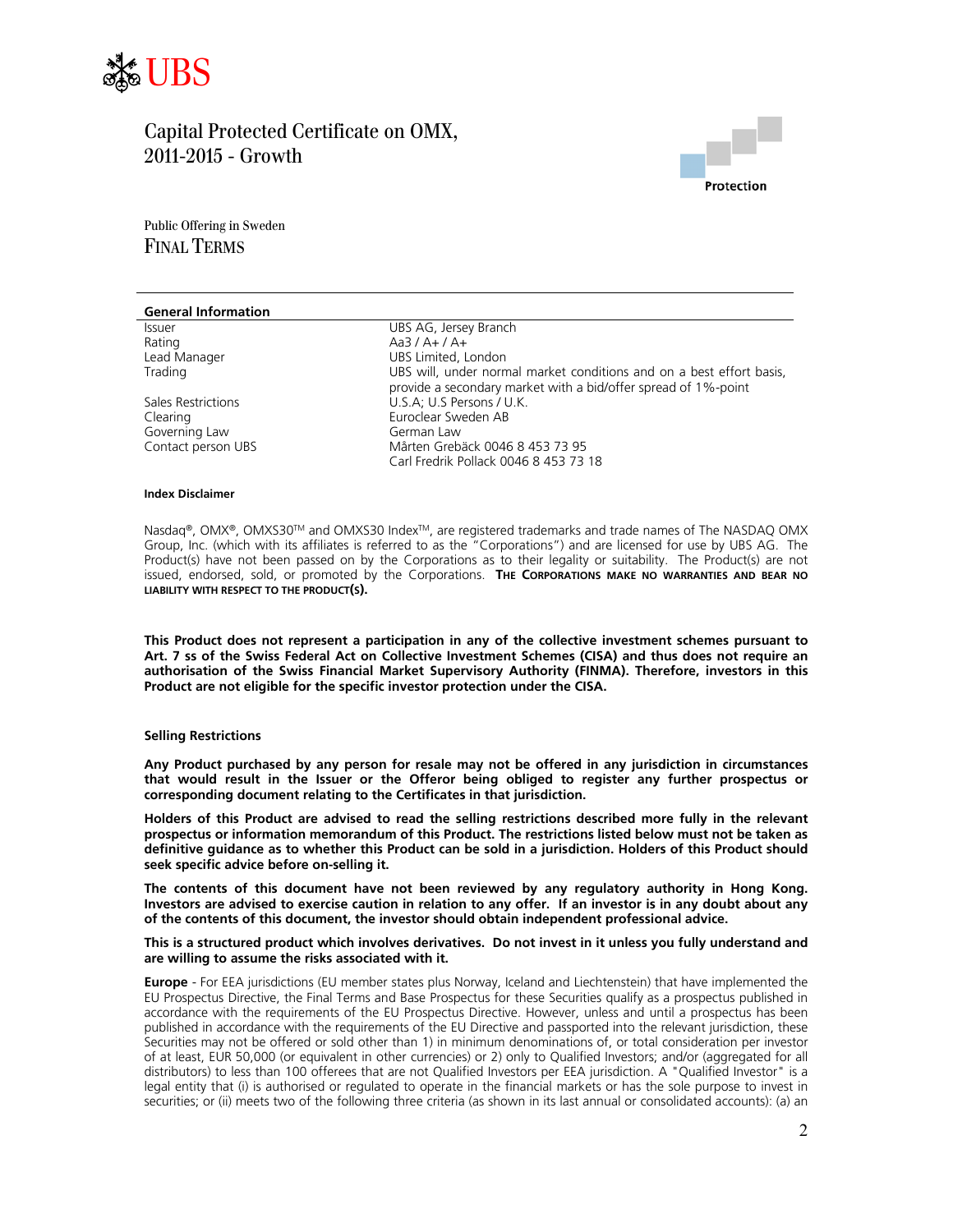



Public Offering in Sweden FINAL TERMS

average number of at least 250 employees during the last financial year; (b) a total balance sheet of more than EUR 43,000,000; and (c) an annual net turnover of more than EUR 50,000,000.

For EEA jurisdictions that have not implemented the EU Prospectus Directive, sales must be in compliance with the law of that jurisdiction.

**Hong Kong -** This Product has not been offered and sold, and each purchaser represents and agrees that it will not offer and sell the Product in Hong Kong, by means of any document, other than to persons whose ordinary business is to buy and sell shares or debentures, whether as principal or agent, or in circumstances which do not constitute an offer to the public within the meaning of the Companies Ordinance (Cap. 32) of Hong Kong or to "professional investors" within the meaning of the Securities and Futures Ordinance (Cap. 571) of Hong Kong and any rules made under that Ordinance, or in other circumstances which do not result in the document being a "prospectus" within the meaning of the Companies Ordinance. In relation to the issue of this Product, each purchaser represents and agrees that it has not issued and will not issue any advertisement, invitation or document relating to the Product, whether in Hong Kong or elsewhere, which is directed at, or the contents of which are likely to be accessed or read by, the public in Hong Kong (except if permitted to do so under the securities laws of Hong Kong) other than with respect to the Product which is or is intended to be disposed of only to persons outside Hong Kong or only to "professional investors" within the meaning of the Securities and Futures Ordinance and any rules made thereunder.

**Singapore** - This document has not been registered as a prospectus with the Monetary Authority of Singapore. Accordingly, this document and any other document or material in connection with the offer or sale, or invitation for subscription or purchase, of this Product may not be circulated or distributed, nor may this Product be offered or sold, or be made the subject of an invitation for subscription or purchase, whether directly or indirectly, to persons in Singapore other than (i) to an institutional investor under Section 274 of the Securities and Futures Act (Cap. 289) of Singapore ("SFA"), (ii) to a relevant person, or any person pursuant to Section 275(1A) of the SFA, and in accordance with the conditions, specified in Section 275 of the SFA or (iii) otherwise pursuant to, and in accordance with the conditions of, any other applicable provision of the SFA.

Where this Product is subscribed or purchased under Section 275 of the SFA by a relevant person which is:

(a) a corporation (which is not an accredited investor) the sole business of which is to hold investments and the entire share capital of which is owned by one or more individuals, each of whom is an accredited investor; or

(b) a trust (where the trustee is not an accredited investor) whose sole purpose is to hold investments and each beneficiary is an accredited investor,

the shares, debentures and units of shares and debentures of that corporation or the beneficiaries' rights and interest in that trust shall not be transferable for six months after that corporation or that trust has acquired the securities under Section 275 of the SFA except:

(1) to an institutional investor (for corporations, under Section 274 of the SFA) or to a relevant person, or to any person pursuant to an offer that is made on terms that such shares, debentures and units of shares and debentures of that corporation or such rights and interest in that trust are acquired at a consideration of not less than USD 200,000 (or its equivalent in a foreign currency) for each transaction, whether such amount is to be paid for in cash or by exchange of securities or other assets, and further for corporations, in accordance with the conditions specified in Section 275 of the SFA;

(2) where no consideration is or will be given for the transfer; or

(3) where the transfer is by operation of law.

**UK** - This Product should not be sold with a consideration of less than 50,000.00 EUR or equivalent.

**USA** - This Product may not be sold or offered within the United States or to U.S. persons

**This information is communicated by UBS AG and/or its affiliates ("UBS"). UBS may from time to time, as principal or agent, have positions in, or may buy or sell, or make a market in any securities, currencies, financial instruments or other assets underlying the transaction to which the termsheet relates. UBS may provide investment banking and other services to and/or have officers who serve as directors of the companies referred to in this term sheet. UBS's trading and/or hedging activities related to this transaction may have an impact on the price of the underlying asset and may affect the likelihood that any relevant barrier is crossed. UBS has policies and procedures designed to minimise the risk that officers and**